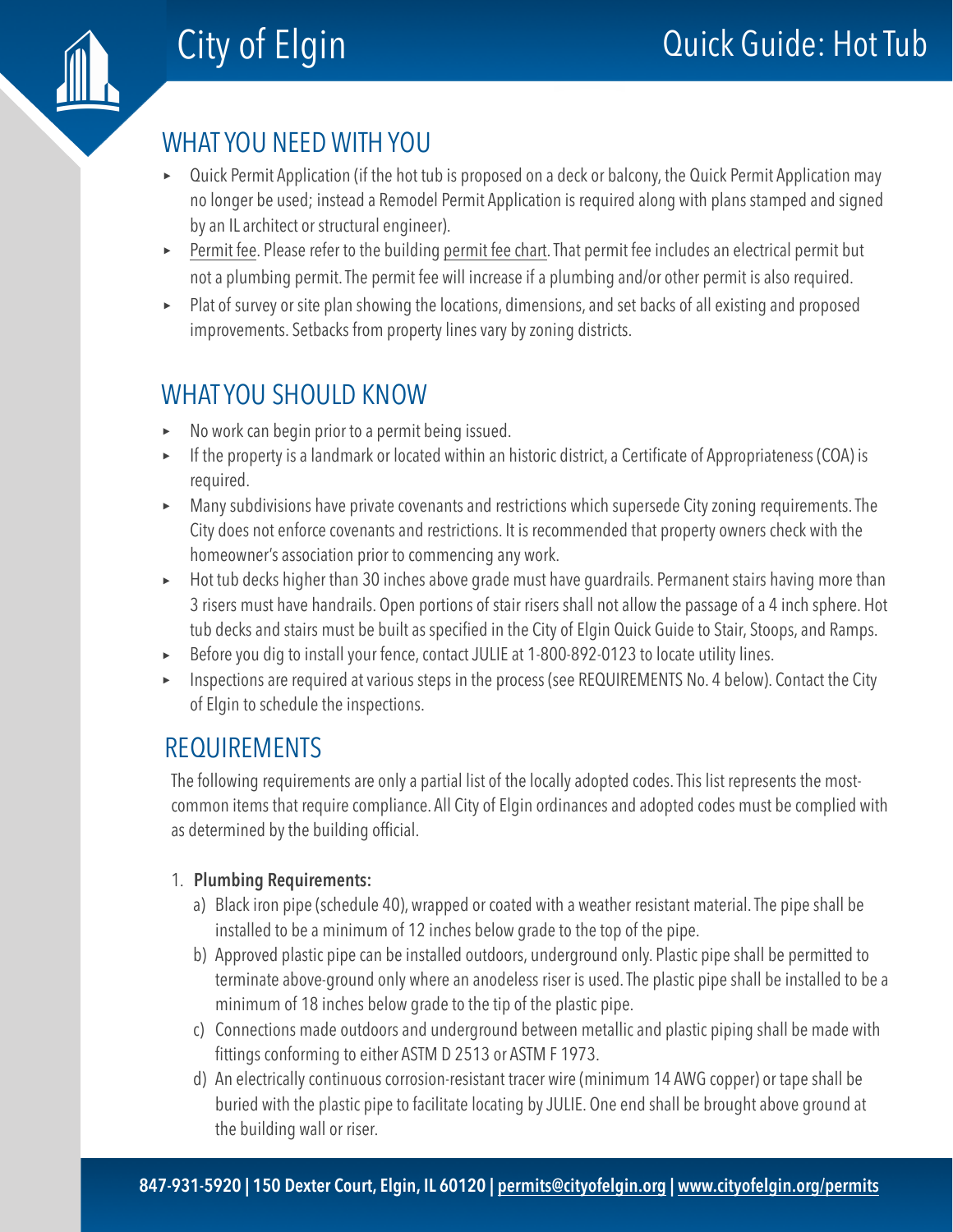

### 2. **Electrical Requirements - All requirements of the 2014 National Electrical Code, Article 680, including, but not limited to the following, shall be complied with:**

- a) Over head electrical conductors (electric or telephone) and metal clothes lines must be located at least 10 feet from the inside wall of the hot tub. Uninsulated overhead utility lines must be at least 25 feet in any direction from the water's edge [Table 680.8 & figure 680.8]. Underground conductors (electrical, cable TV, phones lines, etc.) not associated with hot tub equipment must be located at least 5 feet from the inside wall of the hot tub.
- b) Receptacles that provide power for water-pump motors or for other loads directly related to the circulation and sanitation system shall be located at least 10 feet from the inside walls of the hot tub, or not less than 6 feet from the inside walls of the hot tub if they meet **all** of the following conditions:
	- a. Consist of single receptacles.
	- b. Employ a locking configuration.
	- c. Are of the grounding type.
	- d. Have GFCI protection (using a GFCI type circuit breaker, per City of Elgin Amendments).
- c) An additional, GFCI protected, general purpose receptacle on a separate circuit from the hot tub pump motor (general purpose circuit) shall be provided at least six feet from the inside wall of the hot tub, but not more than 20 feet from the inside wall of the hot tub.
- d) GFCI protected conductors shall not occupy the same raceway (conduit) as non-GFCI protected conductors.
- e) The receptacle must be of the grounding type and protected by a ground fault circuit interrupter. Copper conductors no smaller than #12 AWG and a green insulated copper equipment grounding conductor sized per NEC Table 250.122, but not smaller than #12 AWG ground wire must be used. This equipment grounding conductor must be bonded to all metal boxes.
- f) The hot tub pump motor must be listed by an independent third party testing lab to UL Standard 1081. A "CSA" listing label is not acceptable. A "CSA-US", "UL", "ETL", or "Intertek" label is acceptable.
- g) Electrical rigid steel conduit or steel intermediate metal conduit (IMC) can be used as the raceway to the receptacle and must be a minimum of 6 inches below grade. A single conduit cannot act as the support for the receptacle box. Rigid polyvinyl chloride conduit (PVC) can be used as the raceway to the receptacle and must be a minimum of 18 inches below grade. When using PVC as the raceway, the PVC cannot act as the support of the receptacle box. When using PVC conduit, provide protection for the above grade portion of the raceway, or install schedule 80 PVC raceway. PVC conduit must be listed as an electrical raceway, plumbing style (white) PVC is not allowed. The recommended mounting height for the receptacle is 12 to 18 inches above grade with a weatherproof box and receptacle cover. The weatherproof box must be securely supported. All raceways, fittings, and boxes must be listed for the use. EMT is allowed for pool wiring of a single family home, if it is mounted in or on the house. It shall not be used underground, or mounted to any other structure, like a deck or gazebo.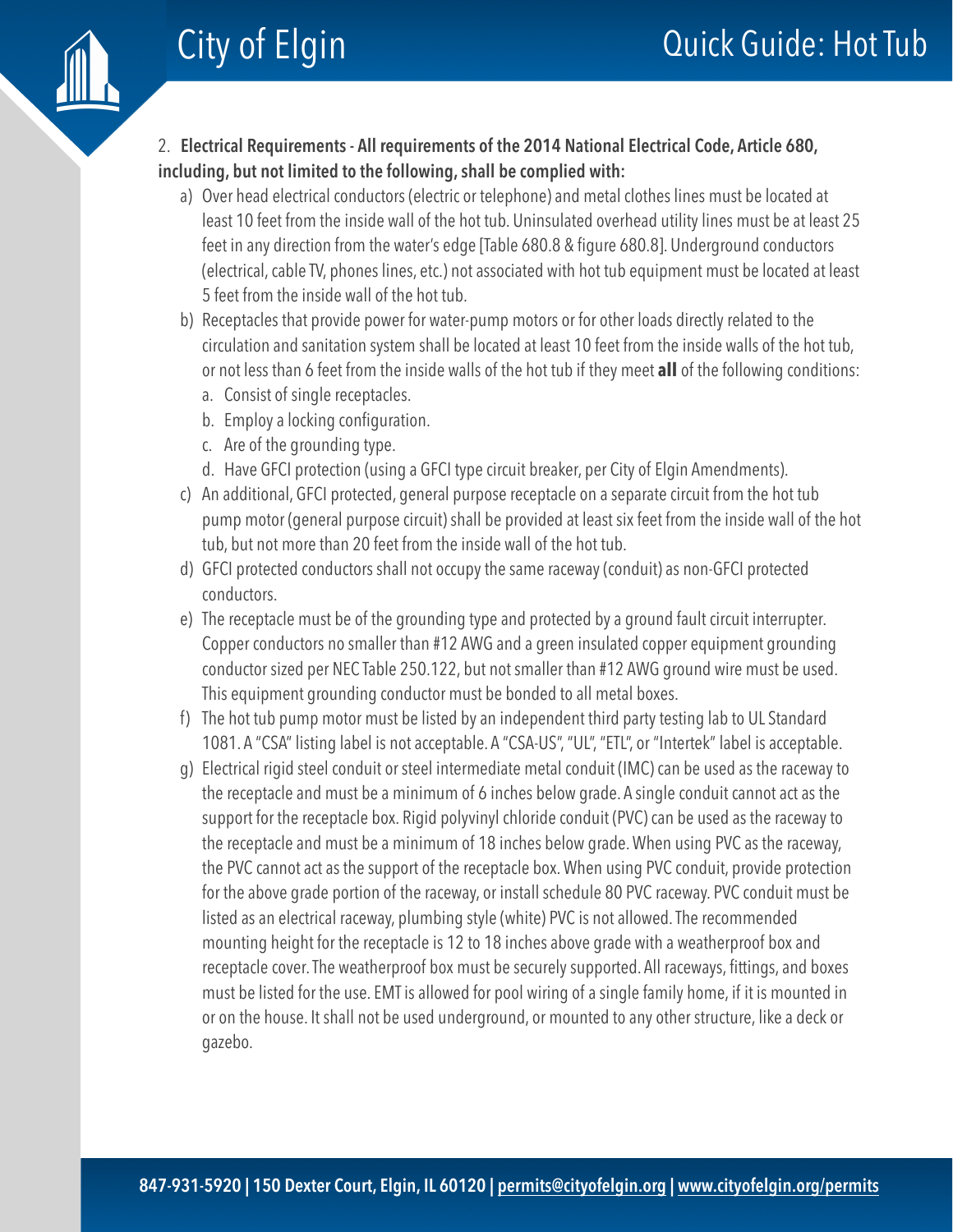

- h) An equipotential bonding grip shall be established for all hot tub. This shall include a bare, solid copper #8 AWG or larger conductor, installed around the perimeter of the pool. This conductor shall follow the contour of the pool and be buried 4" below grade, at 12"-18" from the hot tub (this includes both paved and unpaved surfaces). The rebar or welded wire fabric used to reinforce a concrete hot tub deck must be bonded together, and be made a part of this bonding grid. This conductor shall be bonded to any metal hot tub components with stainless steel, brass or copper fittings, and to the hot tub water (ask your hot tub supplier or your local electrical supply house for fittings to be used for the purpose). It shall also be bonded to the bonding lugs of the hot tub pump motor, and the hot tub heater (if installed). This bonding conductor shall be bonded to a conductive hot tub shell, or to the un-encapsulated rebar of an in-ground hot tub at four locations, equally spaced. The bonding conductor shall not be attached to a ground rod, or to service equipment or remote panel boards.
- i) One or more means of disconnect shall be provided for all hot tub pump motors. This means of disconnect shall simultaneously disconnect all ungrounded conductors for all hot tub utilization equipment except for lighting. The means of disconnect for the hot tub pump motor may be a switch in a weather-proof box and cover, or it may be the switch on the pump motor. The means of disconnect shall not be less than five feet from the inside wall of the hot tub, and shall be readily accessible.
- j) Except for storable hot tub, the cord that supplies power to the filter pump must not be longer than 3 feet. Portable UL-listed pumps that have factory-installed longer cords may be used with a GFCI receptacle.

### 3. **Security Fences, Guardrails and Handrails - All hot tub must be designed to restrict access into the hot tub. Three options are available for restricting access:**

- a) If all points of the perimeter of the hot tub are set at 4 feet or more above grade *and* if no deck adjoins the hot tub, then no fencing or guardrail is required.
- b) The hot tub must be enclosed with a fence. The fence must be at least 4 feet high and must completely surround the hot tub (or the entire yard in which the hot tub is located). All openings in the fence (with the exception of those openings which allow direct access to the house) must have a self-closing, self-latching gate. The latch must be located at least 4 feet above grade or be inoperable from the outside. The fence must be constructed so that a 4 inch sphere cannot pass through at any point.